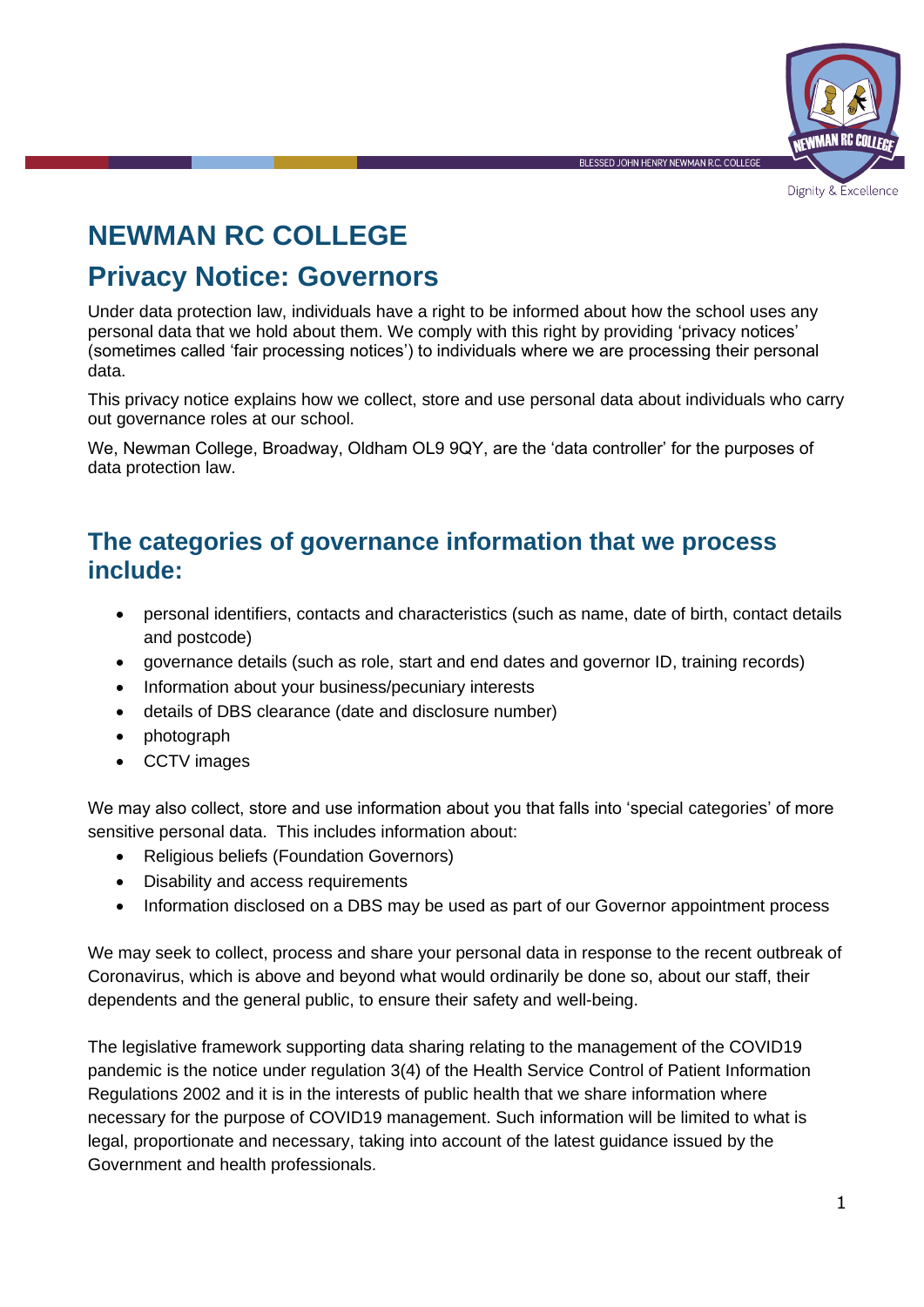# **Why we collect and use governance information**

The personal data collected is essential, in order for the school to fulfil their official functions and meet legal requirements.

We collect and use governance information, for the following purposes:

- a) to meet the statutory duties placed upon us
- b) to establish and maintain effective governance (appointment, monitoring and ending of Governor appointments, and to review governance in the College)
- c) to provide appropriate information, support and training for you in your duties as a Governor
- d) to facilitate safe recruitment (as part of our safeguarding processes)
- e) to comply with any legal dispute or any legal obligations
- f) to monitor use of IT systems and ensure system security
- g) to comply with regulatory requirements and health and safety
- h) to liaise with you as is appropriate in your role as a Governor

Under the General Data Protection Regulation (GDPR), the legal bases we rely on for processing personal information for general purposes are:

- primarily on the basis of legal obligations, such as health & safety, and statutory codes of practice
- where we need to perform an official task in the public interest, ie in order to perform the contract we have entered into with you
- for the protection of yourself and others
- consent
- legitimate interest

# **Collecting governance information**

We collect personal information via governor contact forms.

Governance data is essential for the school's operational use. Whilst the majority of personal information you provide to us is mandatory, some of it may be requested on a voluntary basis. In order to comply with GDPR, we will inform you at the point of collection, whether you are required to provide certain information to us or if you have a choice in this.

# **Storing governance information**

We hold data securely for the set amount of time shown in our data retention schedule. For more information on our data retention schedule and how we keep your data safe, please visit refer to the *[Information and Records Management Society's toolkit for schools](http://irms.org.uk/?page=schoolstoolkit&terms=%22toolkit+and+schools%22).*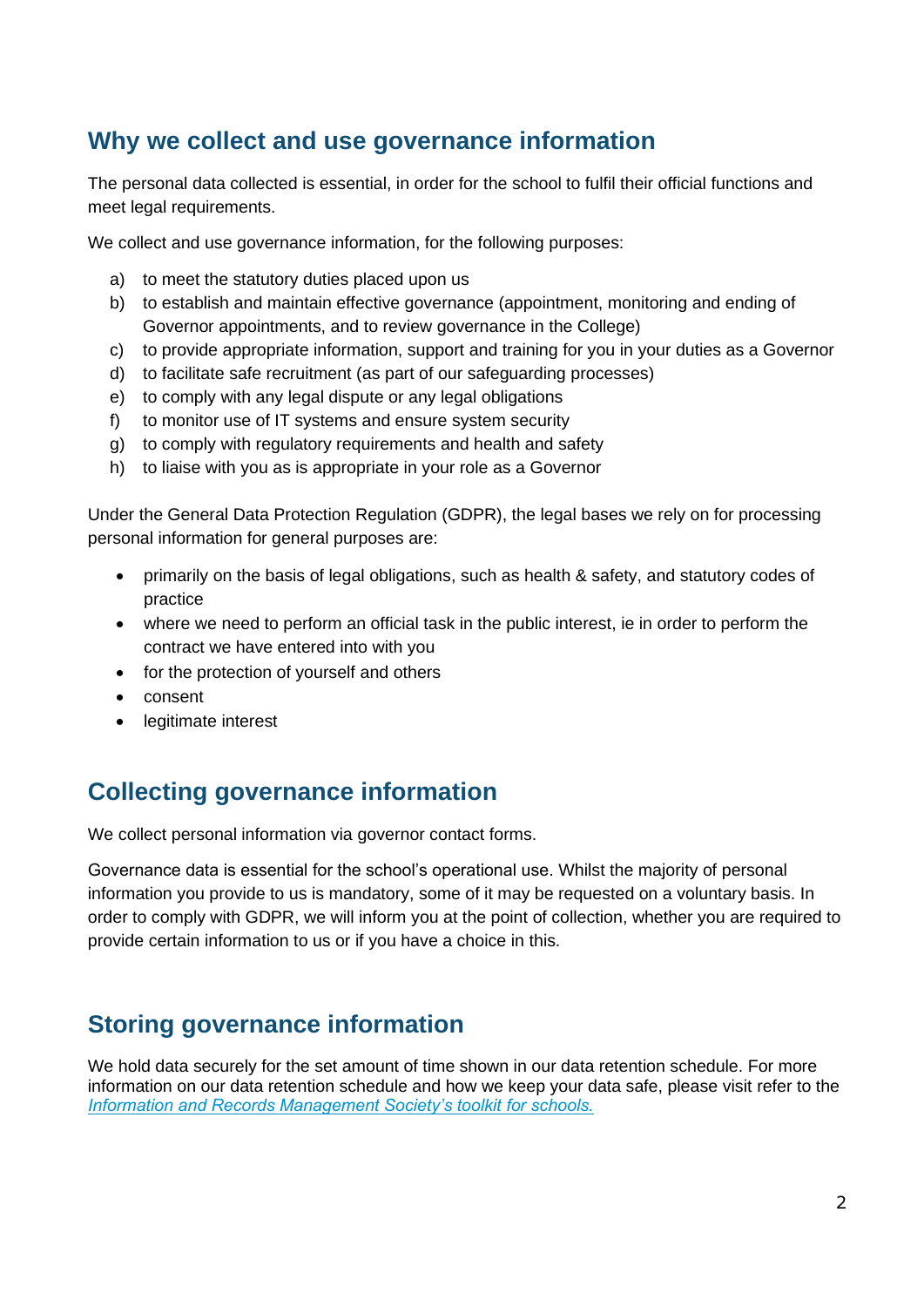# **Who we share governance information with**

We routinely share this information with:

- our local authority
- the Department for Education (DfE)
- Disclosure & Barring Service
- Legal authorities

### **Why we share governance information**

We do not share information about individuals in governance roles with anyone without consent unless the law and our policies allow us to do so.

#### **Local authority**

We are required to share information about our governors with our local authority (LA) in order to perform an official task in the public interest.

#### **Department for Education**

The Department for Education (DfE) collects personal data from educational settings and local authorities. We are required to share information about individuals in governance roles with the Department for Education (DfE), under [section 538 of the Education Act 1996](http://www.legislation.gov.uk/ukpga/1996/56/section/538)

All data is entered manually on the GIAS system ('Get Information About Schools' – formally Edubase) and held by DfE under a combination of software and hardware controls which meet the current [government security policy framework.](https://www.gov.uk/government/publications/security-policy-framework)

For more information, please see 'How Government uses your data' section.

## **Requesting access to your personal data**

Under data protection legislation, you have the right to request access to information about you that we hold. To make a request for your personal information, contact:

Mrs K Scott, Director of Support Services, Newman College

You also have the right to:

- to ask us for access to information about you that we hold
- to have your personal data rectified, if it is inaccurate or incomplete
- to request the deletion or removal of personal data where there is no compelling reason for its continued processing
- to restrict our processing of your personal data (i.e. permitting its storage but no further processing)
- to object to direct marketing (including profiling) and processing for the purposes of scientific/historical research and statistics
- not to be subject to decisions based purely on automated processing where it produces a legal or similarly significant effect on you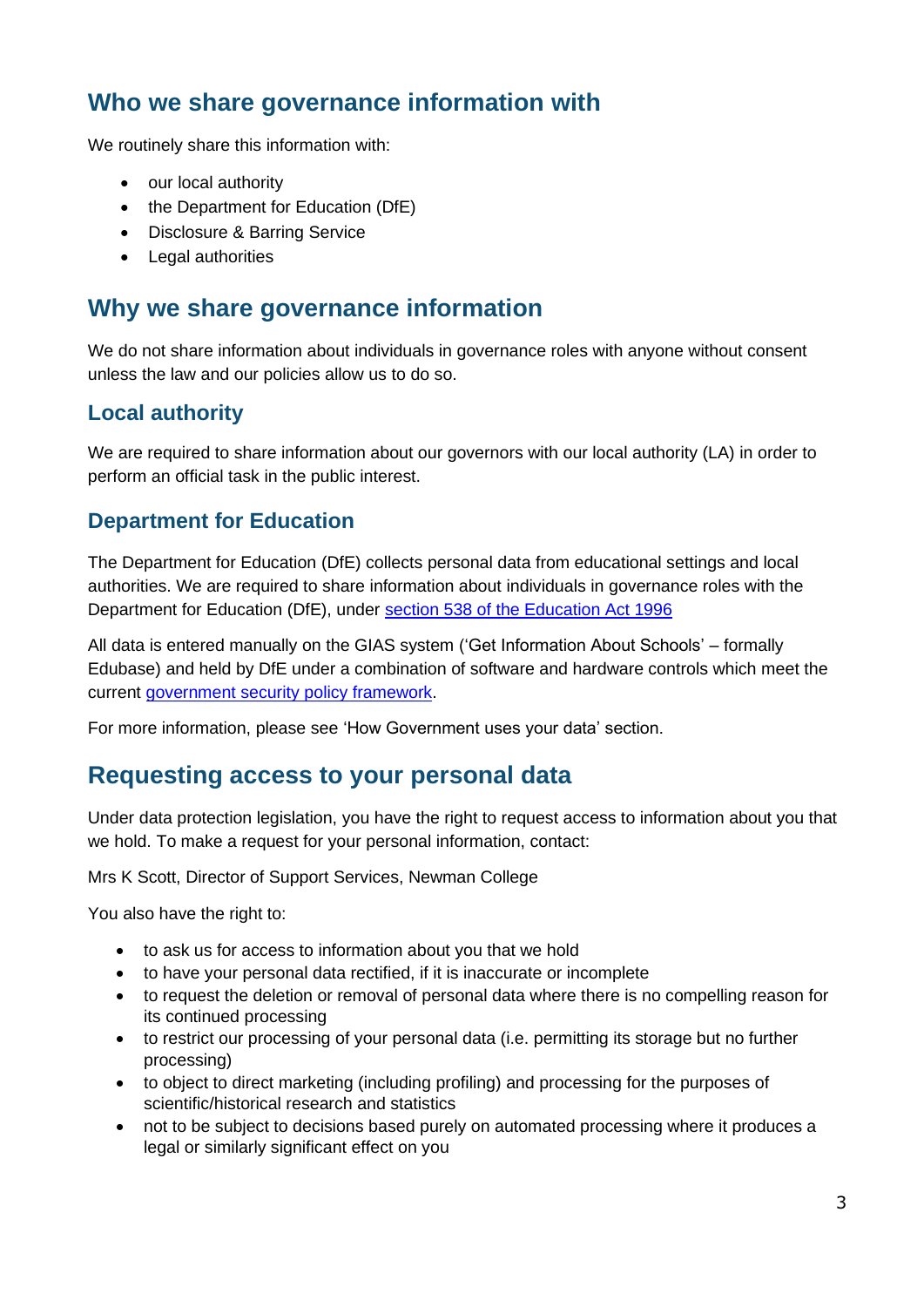If you have a concern or complaint about the way we are collecting or using your personal data, you should raise your concern with us in the first instance or directly to the Information Commissioner's Office at<https://ico.org.uk/concerns/>

For further information on how to request access to personal information held centrally by DfE, please see the 'How Government uses your data' section of this notice.

# **Withdrawal of consent and the right to lodge a complaint**

Where we are processing your personal data with your consent, you have the right to withdraw that consent. If you change your mind, or you are unhappy with our use of your personal data, please let us know by contacting

Mrs K Scott, Director of Support Services, Newman College

## **Last updated**

We may need to update this privacy notice periodically so we recommend that you revisit this information from time to time. This version was last updated on 1 September 2021.

## **Contact**

If you would like to discuss anything in this privacy notice, please contact:

Mrs K Scott, Director of Support Services, Newman College

### **How Government uses your data**

The governance data that we lawfully share with the DfE via GIAS:

- will increase the transparency of governance arrangements
- will enable maintained schools and academy trusts and the department to identify more quickly and accurately individuals who are involved in governance and who govern in more than one context
- allows the department to be able to uniquely identify an individual and in a small number of cases conduct checks to confirm their suitability for this important and influential role

## **Data collection requirements**

To find out more about the requirements placed on us by the Department for Education including the data that we share with them, go to [https://www.gov.uk/government/news/national-database-of](https://www.gov.uk/government/news/national-database-of-governors)[governors](https://www.gov.uk/government/news/national-database-of-governors)

**Note:** Some of these personal data items are not publically available and are encrypted within the GIAS system. Access is restricted to a small number of DfE staff who need to see it in order to fulfil their official duties. The information is for internal purposes only and not shared beyond the department, unless the law allows it.

#### **How to find out what personal information DfE hold about you**

Under the terms of the Data Protection Act 2018, you're entitled to ask the Department: